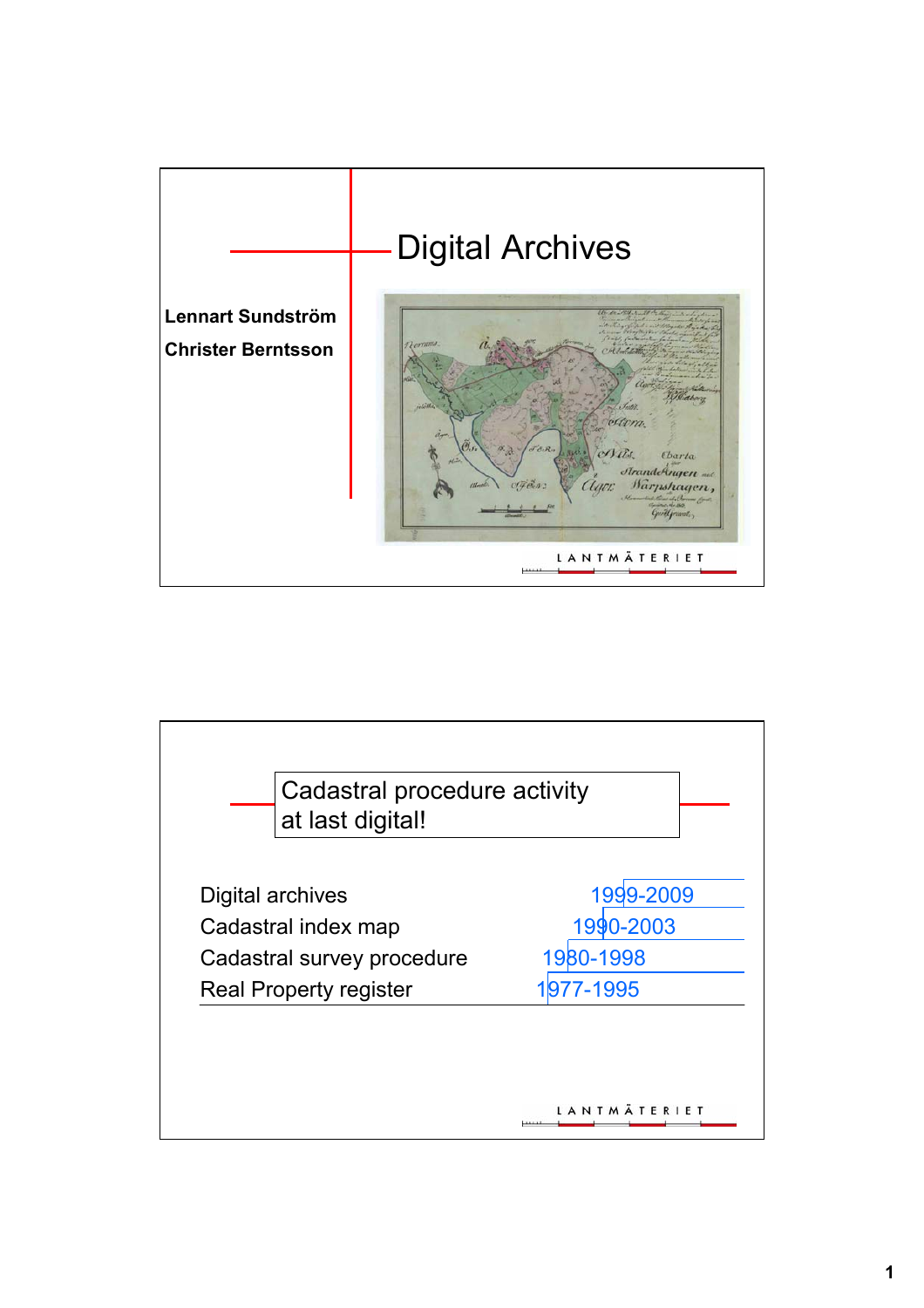

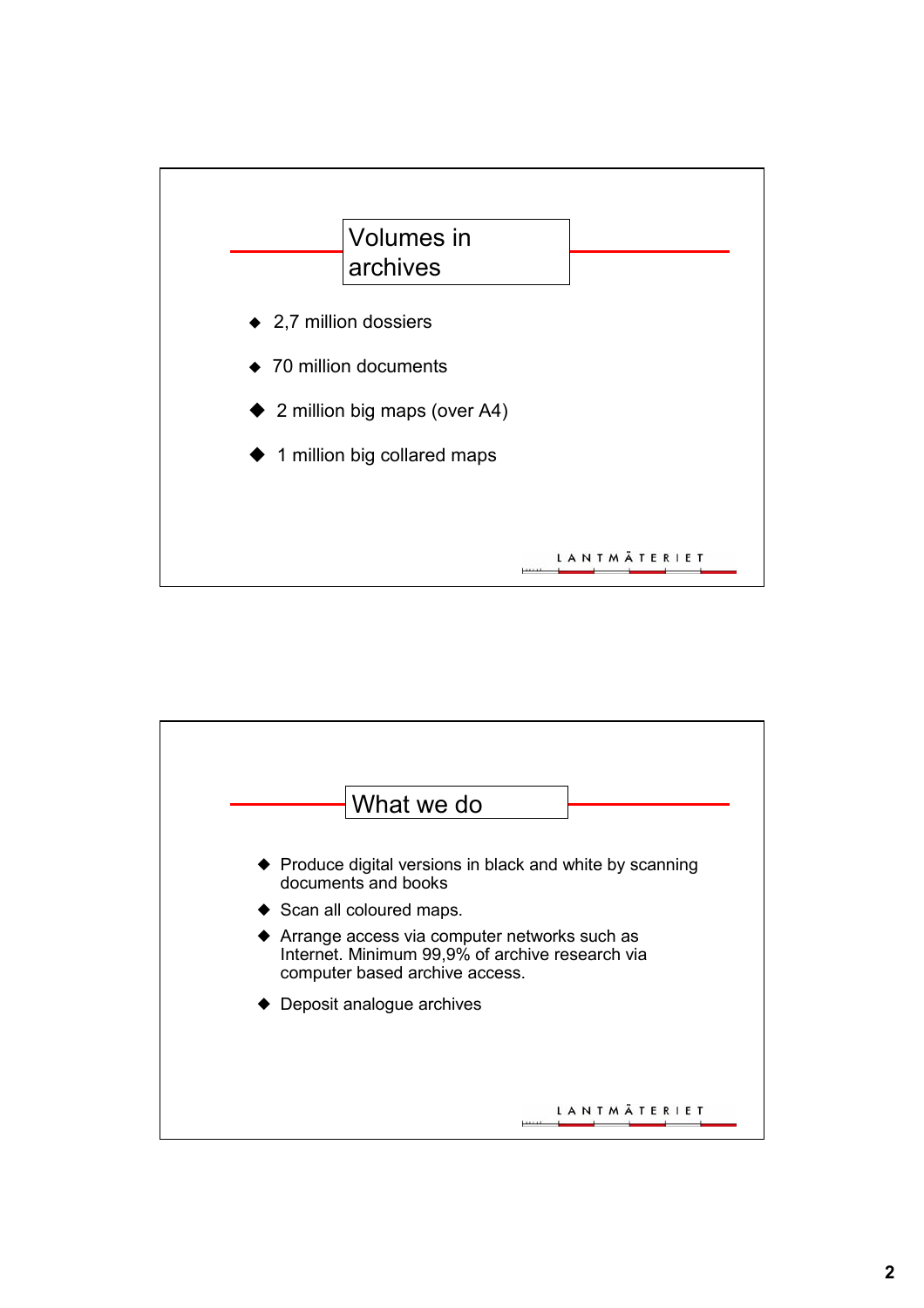

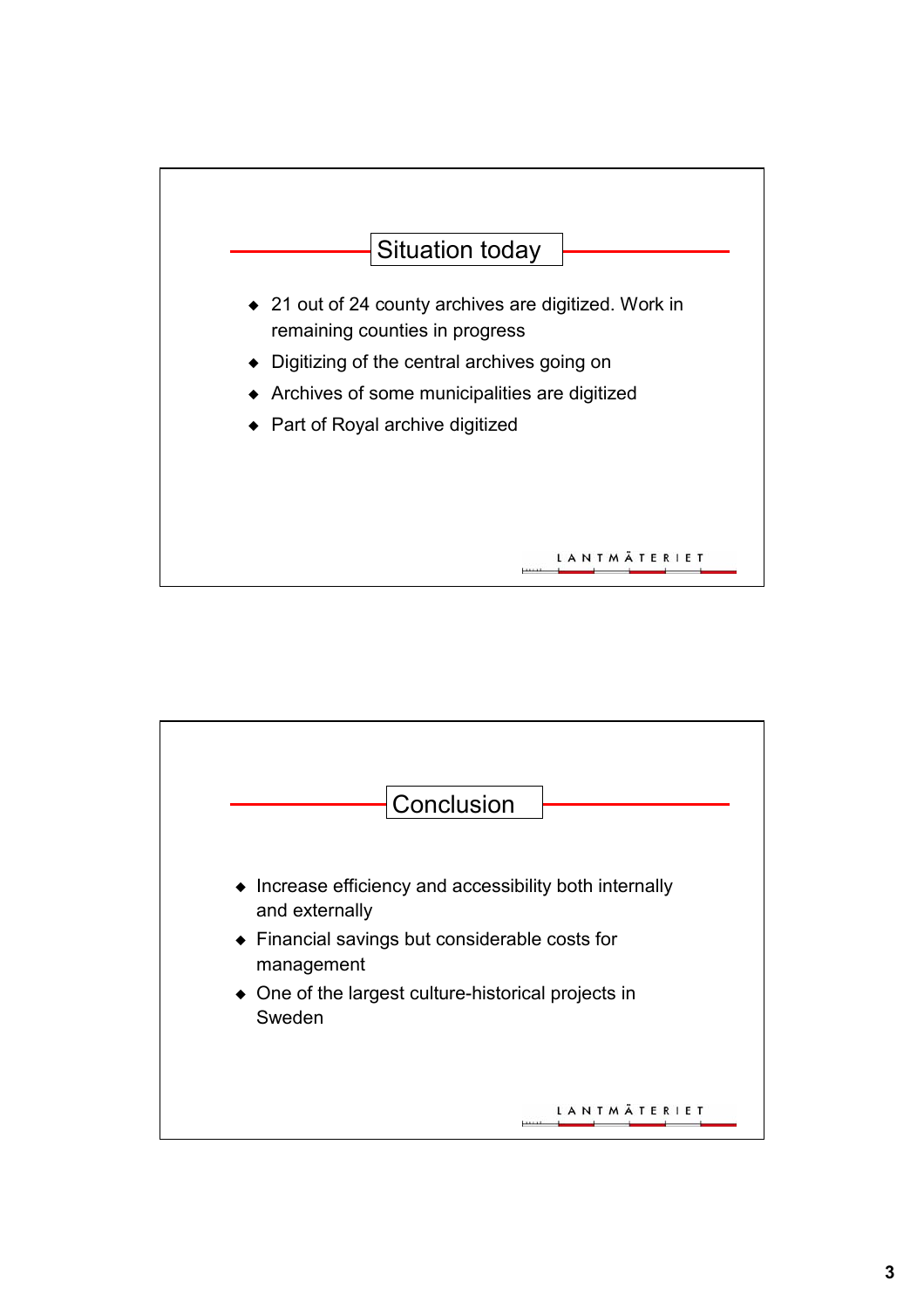

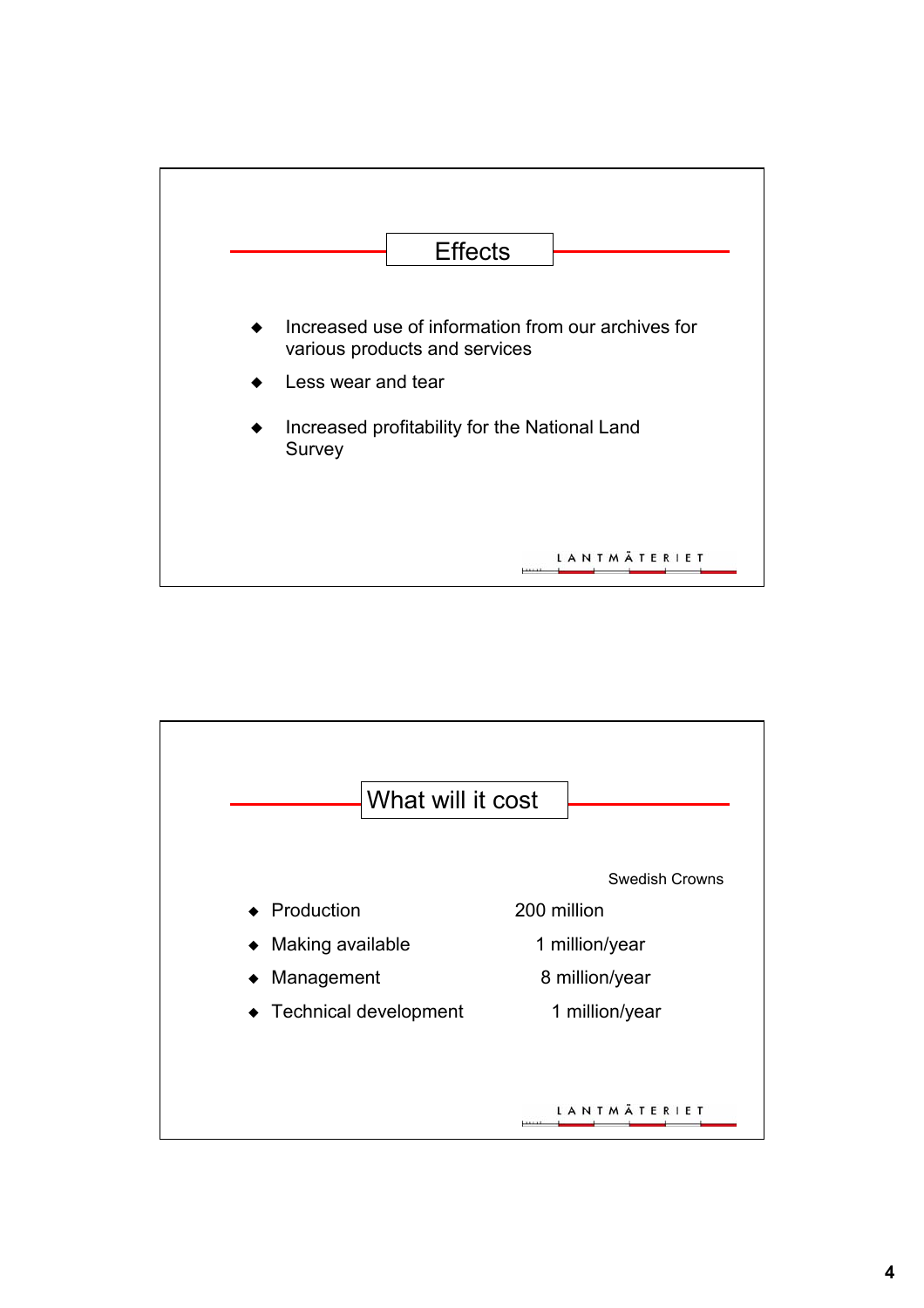

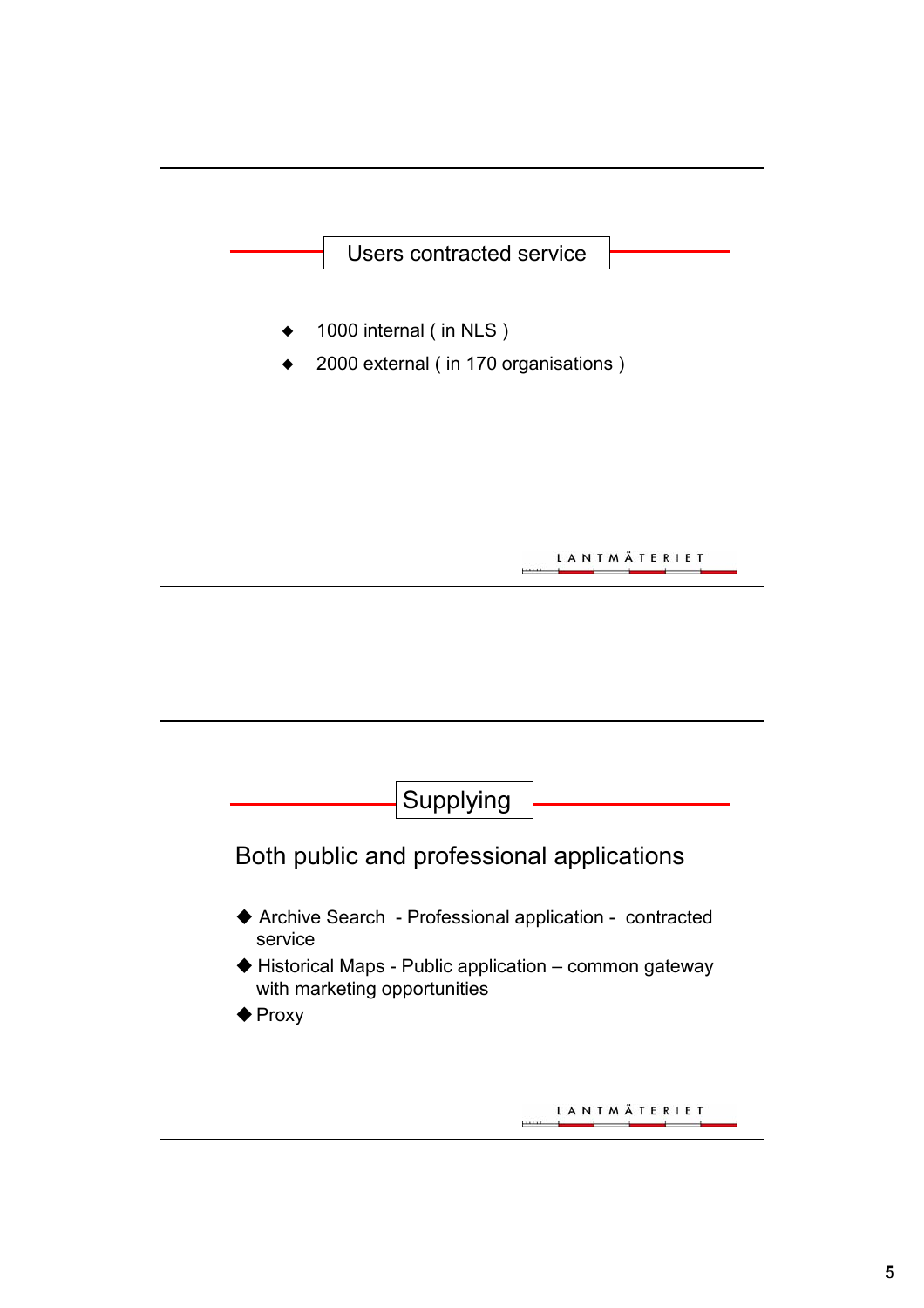| <b>Archive Search</b>                               |                                                                                     |                                                                                |                                                                                                                             |
|-----------------------------------------------------|-------------------------------------------------------------------------------------|--------------------------------------------------------------------------------|-----------------------------------------------------------------------------------------------------------------------------|
|                                                     |                                                                                     |                                                                                |                                                                                                                             |
|                                                     | Arkiv Bedigera Visa Eavoriter Verktyg Hillip                                        | Arkivsök   Lantmäteriet - Microsoft Internet Explorer erhållet av Lantmäteriet | - 10                                                                                                                        |
| $\epsilon$ is the $\epsilon$                        | <sub>3</sub>                                                                        | DSK Strander @ G & M · D D H 3                                                 |                                                                                                                             |
|                                                     | Adress (a) http://arkivsok.lantmateriet.se/arken/s/advancedsearch.html?locale=en_US | V C GELE Lardon                                                                |                                                                                                                             |
|                                                     | <b>F</b>                                                                            |                                                                                | Svenska   English                                                                                                           |
|                                                     | <b>BA</b> dvanced Search                                                            |                                                                                |                                                                                                                             |
|                                                     |                                                                                     |                                                                                | This searches directly in the different archives. The asterisk (*) marks a mandatory field. Please note you can only search |
|                                                     | in one of the three archives at a time.                                             |                                                                                | $^{**}$<br>Startpage<br><b>Site</b><br>Search                                                                               |
|                                                     |                                                                                     |                                                                                | Advanced Search<br>$\sim$<br>xs.<br><b>My settings</b>                                                                      |
| Archive: "                                          | Regional Archive                                                                    | $\vee$ (ii)                                                                    | <b>Read More</b>                                                                                                            |
| County: "                                           | Dalamas lan                                                                         | $\vee$ (ii)                                                                    | <b>About the website</b><br>$^{36}$<br><b>Search Tips</b><br>w.                                                             |
| Free text:                                          |                                                                                     |                                                                                | io.<br><b>Archive register</b><br>×.<br>Guidance                                                                            |
| Year from:                                          |                                                                                     |                                                                                | <b>About Historical Maps</b><br><b>Side</b><br>×.                                                                           |
| Year to:                                            |                                                                                     |                                                                                | <b>Prices and conditions</b><br><b>Contact Us</b><br>10 <sup>4</sup>                                                        |
|                                                     | Task: Select task                                                                   | $\sim$ (D)                                                                     | <b>Adjacent information</b>                                                                                                 |
|                                                     |                                                                                     |                                                                                | Maps over Diurgarden(Link)<br>to a Swedish website)                                                                         |
| File:                                               |                                                                                     | $\omega$                                                                       | Map search and placenames<br>The Cultural Heritage(Link to                                                                  |
|                                                     |                                                                                     |                                                                                | a Swedish website)<br><b>Historical Monument</b>                                                                            |
|                                                     | Search<br>Clear field                                                               |                                                                                | Information System(Link to a<br>Swedish website)                                                                            |
|                                                     |                                                                                     |                                                                                | The National Heritage Board,<br><b>Cultural Information Search</b>                                                          |
| <b>Search History</b>                               |                                                                                     | (Link to a Swedish website)<br>W.<br>Older geometric maps(Link                 |                                                                                                                             |
| Select a search<br>2008-06-10. Kalmar lan, 0881-806 |                                                                                     |                                                                                | to a Swedish website)<br>Ask a Surveyor(Link to a                                                                           |
|                                                     | 2008-06-10, Hallands lan, 1381-07/36<br>2008-06-04. Stockholms län. 01-bli-135      |                                                                                | Swedish website)                                                                                                            |
|                                                     | 2008-06-04. Vastra Götalands län, 1435-85/92.                                       | <b>Contract Customers</b>                                                      |                                                                                                                             |
| Search                                              |                                                                                     |                                                                                | $n$ Log Out                                                                                                                 |
| <b>Count desmonate</b>                              |                                                                                     |                                                                                | Lokak intranat                                                                                                              |
|                                                     |                                                                                     |                                                                                |                                                                                                                             |
|                                                     |                                                                                     |                                                                                | <b>LANTMÄTERIET</b>                                                                                                         |